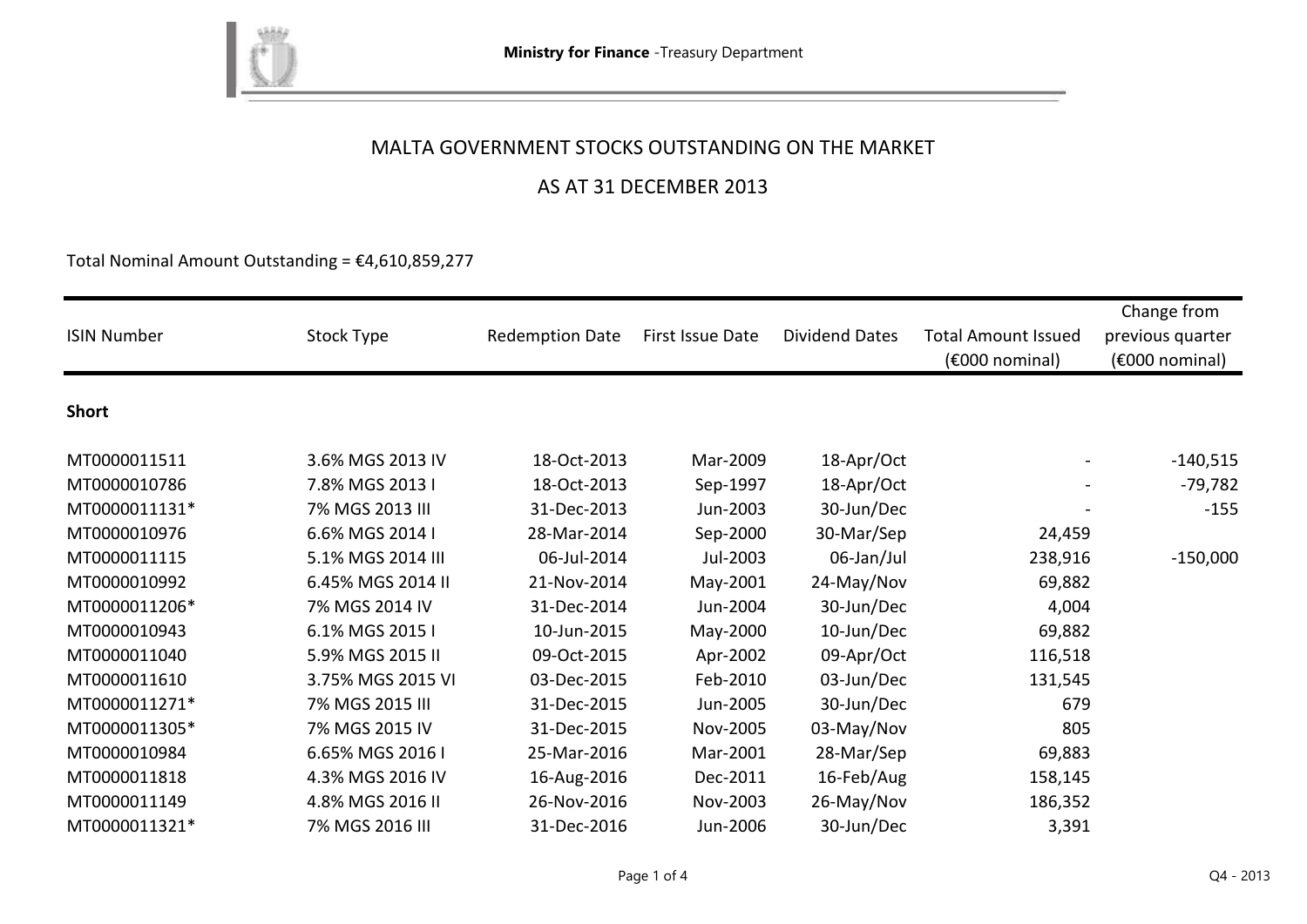

### AS AT 31 DECEMBER 2013

| <b>ISIN Number</b>     | Stock Type         | <b>Redemption Date</b> | First Issue Date | <b>Dividend Dates</b> | <b>Total Amount Issued</b><br>(€000 nominal) | Change from<br>previous quarter<br>(€000 nominal) |
|------------------------|--------------------|------------------------|------------------|-----------------------|----------------------------------------------|---------------------------------------------------|
| Short (cont.)          |                    |                        |                  |                       |                                              |                                                   |
| MT0000011909           | 3.75% MGS 2017 IV  | 20-Aug-2017            | Jun-2012         | 20-Feb/Aug            | 71,964                                       |                                                   |
| MT0000012071           | 3.85% MGS 2018 V   | 18-Apr-2018            | Dec-2012         | 18-Apr/Oct            | 121,431                                      |                                                   |
| MT0000011719           | 4.25% MGS 2017 III | 06-Nov-2017            | Feb-2011         | 06-May/Nov            | 263,853                                      |                                                   |
| MT0000011347*          | 7% MGS 2017 I      | 31-Dec-2017            | Feb-2007         | 18-Feb/Aug            | 669                                          |                                                   |
| MT0000011404*          | 7% MGS 2017 II     | 31-Dec-2017            | Jun-2007         | 30-Jun/Dec            | 10,339                                       |                                                   |
| MT0000010828           | 7.8% MGS 2018 I    | 15-Jul-2018            | Jun-1998         | 15-Jan/Jul            | 163,057                                      |                                                   |
| MT0000011438*          | 7% MGS 2018 II     | 31-Dec-2018            | Apr-2008         | 18-Apr/Oct            | 327                                          |                                                   |
| MT0000011461*          | 7% MGS 2018 III    | 31-Dec-2018            | Jun-2008         | 30-Jun/Dec            | 6,543                                        |                                                   |
| MT0000010901           | 6.6% MGS 2019 I    | 01-Sep-2019            | Aug-1999         | 01-Mar/Sep            | 102,493                                      |                                                   |
| MT0000012105/2188/2196 | 3% MGS 2019 III    | 22-Sep-2019            | Mar-2013         | 22-Mar/Sep            | 122,496                                      | 39,527                                            |
| MT0000012246           | 3.2% MGS 2019 V    | 31-Jul-2019            | Dec-2013         | 31-Jan/Jul            | 83,742                                       | 83,742                                            |
| MT0000011545*          | 7% MGS 2019 II     | 31-Dec-2019            | Jun-2009         | 30-Jun/Dec            | 13,670                                       |                                                   |
| <b>Medium</b>          |                    |                        |                  |                       |                                              |                                                   |
| MT0000011602           | 4.6% MGS 2020 II   | 25-Apr-2020            | Nov-2009         | 25-Apr/Oct            | 158,327                                      |                                                   |
| MT0000011370           | 5.2% MGS 2020 I    | 10-Jun-2020            | Jun-2007         | 10-Jun/Dec            | 52,407                                       |                                                   |
| MT0000012253           | 3.35% MGS 2020 IV  | 31-Jul-2020            | Dec-2013         | 31-Jan/Jul            | 64,040                                       | 64,040                                            |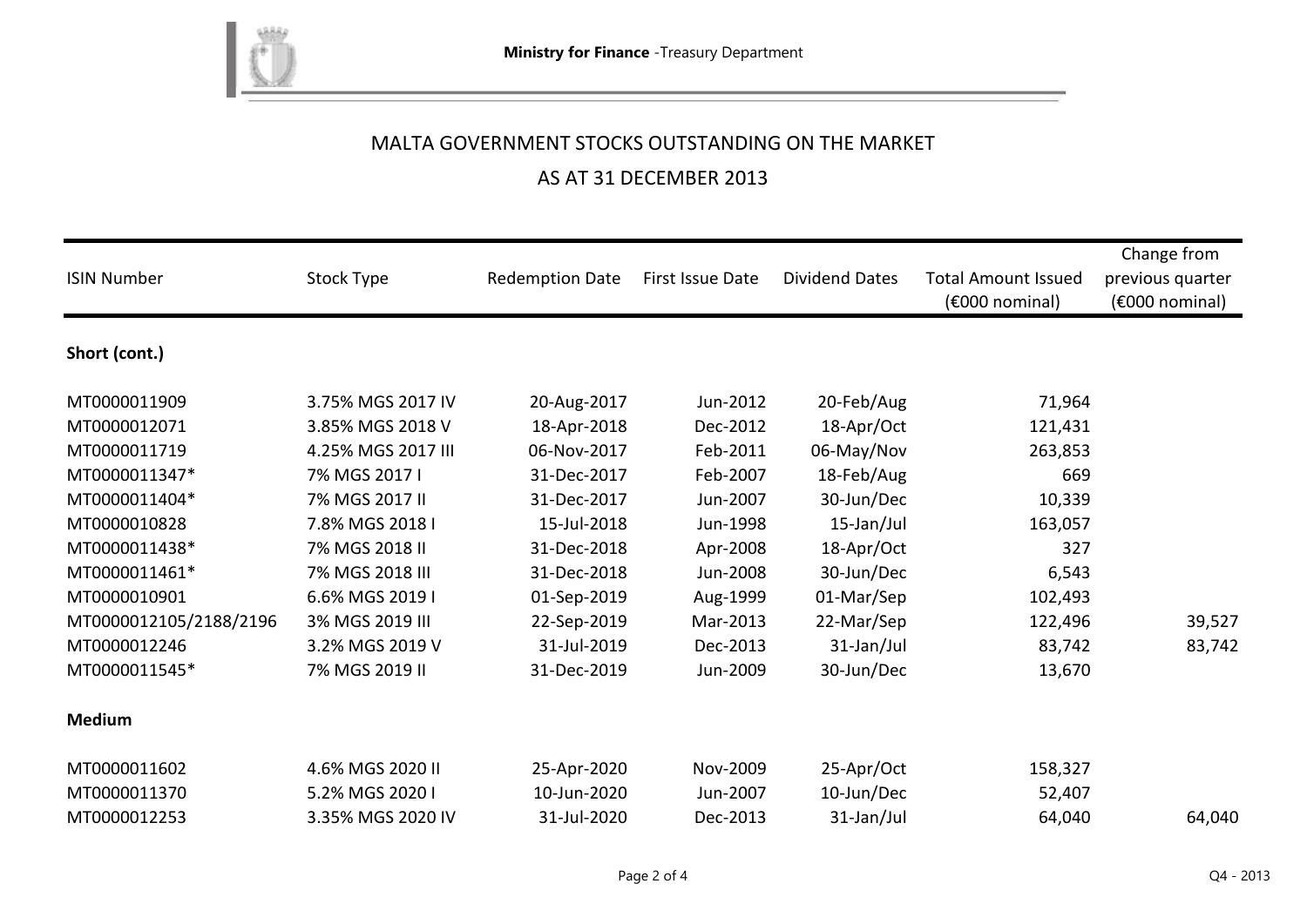

### AS AT 31 DECEMBER 2013

| <b>ISIN Number</b> | Stock Type       | <b>Redemption Date</b> | First Issue Date | <b>Dividend Dates</b> | <b>Total Amount Issued</b><br>$(6000)$ nominal) | Change from<br>previous quarter<br>(€000 nominal) |
|--------------------|------------------|------------------------|------------------|-----------------------|-------------------------------------------------|---------------------------------------------------|
| Medium (cont.)     |                  |                        |                  |                       |                                                 |                                                   |
| MT0000011669*      | 7% MGS 2020 III  | 31-Dec-2020            | Jun-2010         | 30-Jun/Dec            | 431                                             |                                                   |
| MT0000011164       | 5% MGS 2021 I    | 08-Aug-2021            | May-2004         | 08-Feb/Aug            | 458,845                                         |                                                   |
| MT0000011750*      | 7% MGS 2021 II   | 31-Dec-2021            | Jun-2011         | 18-Jun/Dec            | 466                                             |                                                   |
| MT0000011768*      | 7% MGS 2021 III  | 31-Dec-2021            | Jun-2011         | 30-Jun/Dec            | 2,859                                           |                                                   |
| MT0000011172       | 5.1% MGS 2022 I  | 16-Aug-2022            | Aug-2004         | 16-Feb/Aug            | 71,048                                          |                                                   |
| MT0000011891       | 4.3% MGS 2022 II | 15-May-2022            | Feb-2012         | 15-May/Nov            | 240,169                                         |                                                   |
| MT0000011982*      | 7% MGS 2022 III  | 31-Dec-2022            | Sep-2012         | 01-Mar/Sep            | 1,319                                           |                                                   |
| MT0000011123       | 5.5% MGS 2023 I  | 06-Jul-2023            | Jul-2003         | 06-Jan/Jul            | 78,811                                          |                                                   |
| MT0000012238*      | 7% MGS 2023 II   | 31-Dec-2023            | Nov-2013         | 18-May/Nov            | 2,404                                           |                                                   |
| MT0000012055       | 4.8% MGS 2028 I  | 11-Sep-2028            | Nov-2012         | 11-Mar/Sep            | 107,030                                         |                                                   |
| MT0000012139       | 4.5% MGS 2028 II | 25-Oct-2028            | Mar-2013         | 25-Apr/Oct            | 286,652                                         |                                                   |
| Long               |                  |                        |                  |                       |                                                 |                                                   |
| MT0000011958       | 5.1% MGS 2029 I  | 01-Oct-2029            | Jun-2012         | 1-Apr/Oct             | 79,145                                          |                                                   |
| MT0000011651       | 5.25% MGS 2030 I | 23-Jun-2030            | May-2010         | 23-Jun/Dec            | 440,166                                         |                                                   |
| MT0000011883       | 5.2% MGS 2031 I  | 16-Sep-2031            | Nov-2011         | 16-Mar/Sep            | 201,344                                         |                                                   |
| MT0000012204/2212  | 4.65% MGS 2032 I | 22-Jul-2032            | Nov-2013         | 22-Jan/Jul            | 140,454                                         | 140,454                                           |